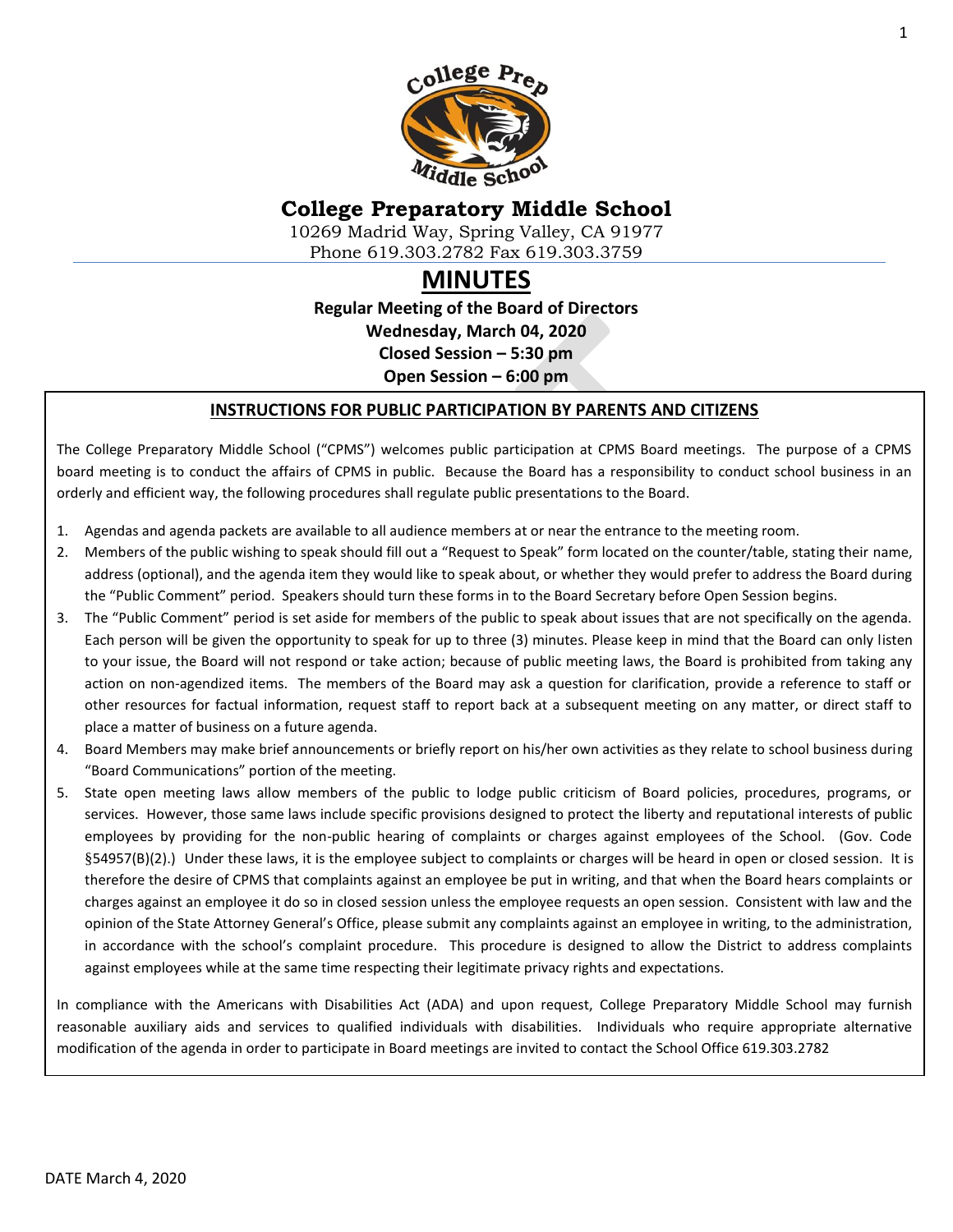# **I. PRELIMINARY**

### **A. Call to Order**

The meeting was called to order by President Meitchik at 5:37 p.m.

## **B. Roll Call**

|                | Present | Absent | Arrived Late | Departed Early |
|----------------|---------|--------|--------------|----------------|
| Corey Meitchik |         |        |              |                |
| Alex Brizolis  |         |        |              |                |
| Lisa Dietrich  |         |        |              |                |
| Kathy Kinsella |         |        |              |                |
| Garth Hebbler  |         |        |              |                |

# **II. CLOSED SESSION (College Prep Conference Room)**

# **III. RECONVENE TO OPEN SESSION (Estimated start time 6:00 pm)**

Depending upon completion of Closed Session items, the Board intends to convene in Open Session at 6:20 pm to conduct the remainder of the meeting, reserving the right to return to Closed Session at any time.

**A. Pledge of Allegiance**

# **B. Report on Potential Action from Closed Session**

#### **C. Approval of Previous Minutes**

Motion by: Garth Hebbler Seconded by: Kathy Kinsella Vote:

|                       | Yes/Aye | No/Nay | Abstain |
|-----------------------|---------|--------|---------|
| <b>Corey Meitchik</b> |         |        |         |
| Alex Brizolis         |         |        |         |
| Lisa Dietrich         |         |        |         |
| Kathy Kinsella        |         |        |         |
| Garth Hebbler         |         |        |         |

## **D. Approval of Board Agenda**

Motion by: Corey Meitchik Seconded by: Garth Hebbler Vote:

|                | Yes/Aye | No/Nay | Abstain |
|----------------|---------|--------|---------|
| Corey Meitchik |         |        |         |
| Alex Brizolis  |         |        |         |
| Lisa Dietrich  |         |        |         |
| Kathy Kinsella |         |        |         |
| Garth Hebbler  |         |        |         |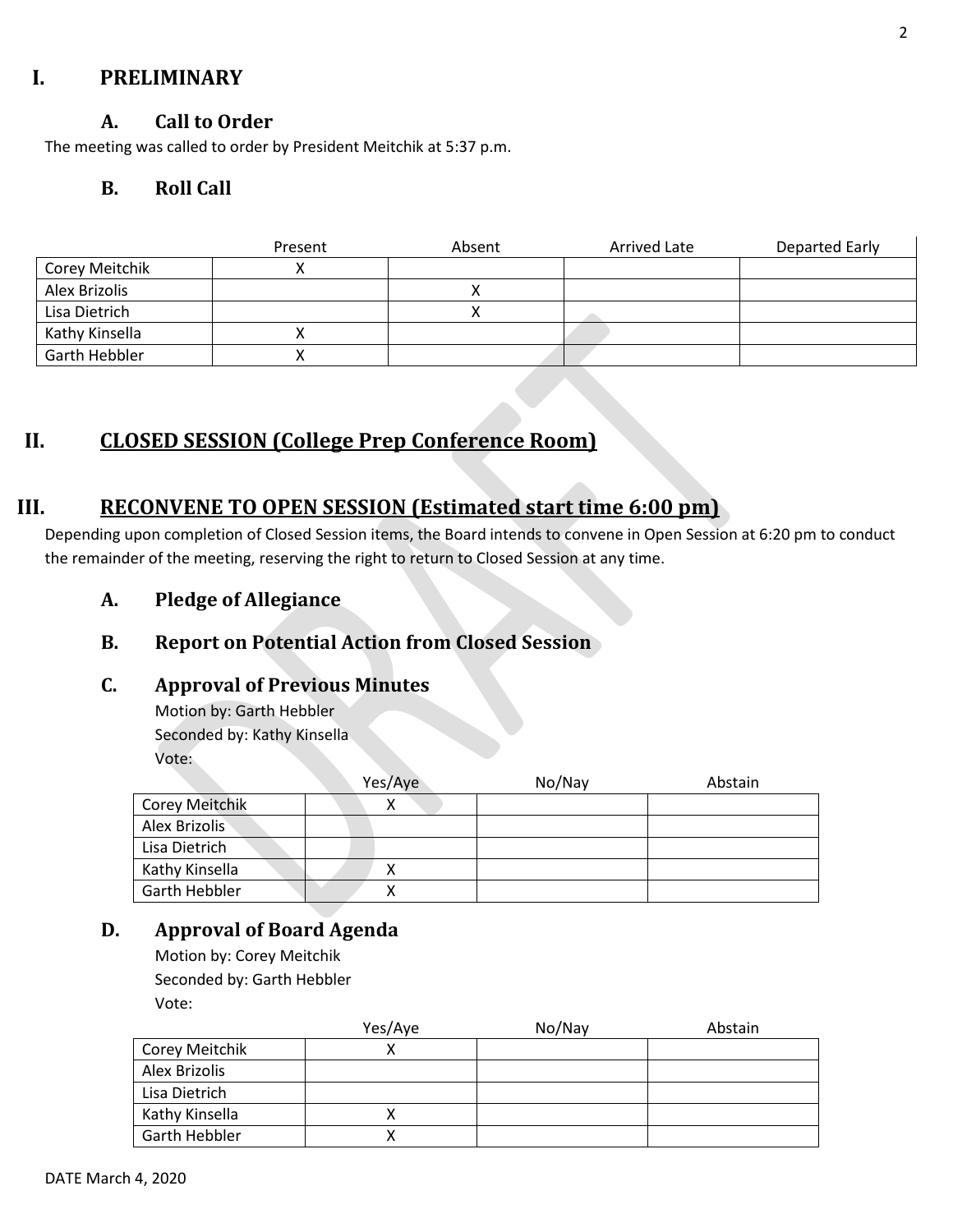# **IV. COMMUNICATIONS**

### **A. Public Comment Period**

Public comment on items not listed on the Agenda. Maximum time three (3) minutes.

#### **B. Board Communications/ Announcements**

Governing Board members make brief announcements or briefly report on his/her own activities as they may relate to school business.

### **C. Staff Reports**

1. Director's Report: Director will provide announcements and general report

# **V. INFORMATIONAL/ACTION ITEMS**

- **A. GENERAL FUNCTIONS – No items at this time**
- **B. PUPIL SERVICES- No items at this time**
- **C. PERSONNEL SERVICES- No items at this time**
- **D. FINANCIAL AND BUSINESS**
	- *1. Informational: Budget Update Presentation by Jim Weber, Charter Impact*

#### *2. Board Review/Acceptance of second interim report CPMS*

Motion by: Corey Meitchik

Seconded by: Kathy Kinsella

Vote:

|                       | Yes/Aye   | No/Nay | Abstain |
|-----------------------|-----------|--------|---------|
| <b>Corey Meitchik</b> | $\lambda$ |        |         |
| <b>Alex Brizolis</b>  |           |        |         |
| Lisa Dietrich         |           |        |         |
| Kathy Kinsella        |           |        |         |
| Garth Hebbler         |           |        |         |

*3. Board Review/Acceptance of 990 Tax Return*

Motion by: Corey Meitchik Seconded by: Garth Hebbler Vote:

|                | Yes/Aye | No/Nay | Abstain |
|----------------|---------|--------|---------|
| Corey Meitchik |         |        |         |
| Alex Brizolis  |         |        |         |
| Lisa Dietrich  |         |        |         |
| Kathy Kinsella |         |        |         |
| Garth Hebbler  |         |        |         |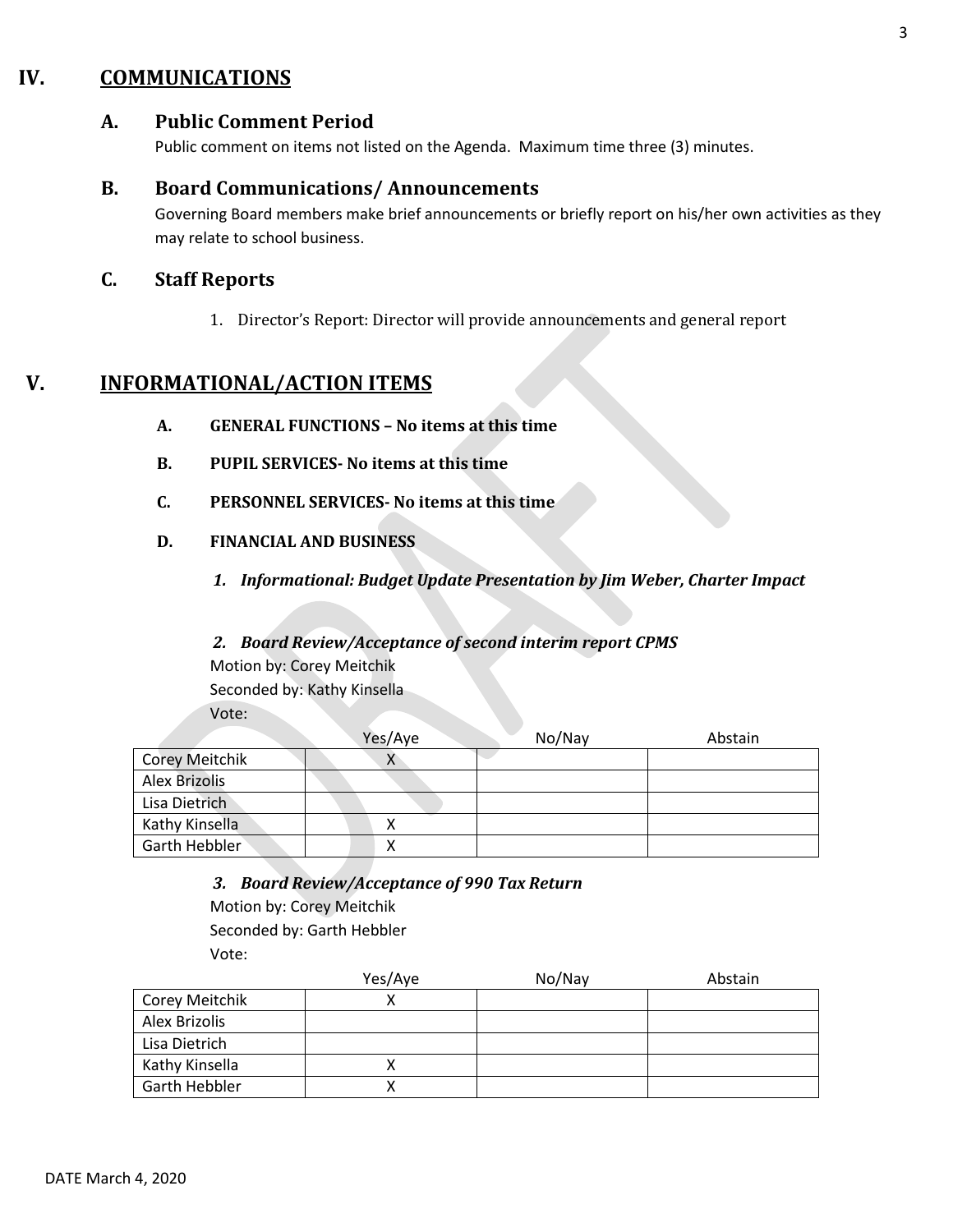#### *4. Resolution authorizing closure of the County Treasury fund of CPMS -EC*

Motion by: Corey Meitchik

Seconded by: Kathy Kinsella

Vote:

|                      | Yes/Aye | No/Nay | Abstain |
|----------------------|---------|--------|---------|
| Corey Meitchik       |         |        |         |
| Alex Brizolis        |         |        |         |
| Lisa Dietrich        |         |        |         |
| Kathy Kinsella       |         |        |         |
| <b>Garth Hebbler</b> |         |        |         |

### *5. Resolution to file application with the County of San Diego for Neighborhood Reinvestment program funding*

Motion by: Corey Meitchik Seconded by: Kathy Kinsella

Vote:

|                | Yes/Aye | No/Nay | Abstain |
|----------------|---------|--------|---------|
| Corey Meitchik |         |        |         |
| Alex Brizolis  |         |        |         |
| Lisa Dietrich  |         |        |         |
| Kathy Kinsella |         |        |         |
| Garth Hebbler  |         |        |         |

#### *6. Board Review/Approval of new School Credit Cards*

Motion by: Corey Meitchik

Seconded by: Garth Hebbler

Vote:

|                       | Yes/Aye | No/Nay | Abstain |
|-----------------------|---------|--------|---------|
| <b>Corey Meitchik</b> |         |        |         |
| <b>Alex Brizolis</b>  |         |        |         |
| Lisa Dietrich         |         |        |         |
| Kathy Kinsella        |         |        |         |
| <b>Garth Hebbler</b>  |         |        |         |
|                       |         |        |         |

#### *7. Approve CPMS 2020 -2021 School Calendar*

Motion by: Garth Hebbler

Seconded by: Kathy Kinsella Vote:

|                      | Yes/Aye | No/Nay | Abstain |
|----------------------|---------|--------|---------|
| Corey Meitchik       |         |        |         |
| Alex Brizolis        |         |        |         |
| Lisa Dietrich        |         |        |         |
| Kathy Kinsella       |         |        |         |
| <b>Garth Hebbler</b> |         |        |         |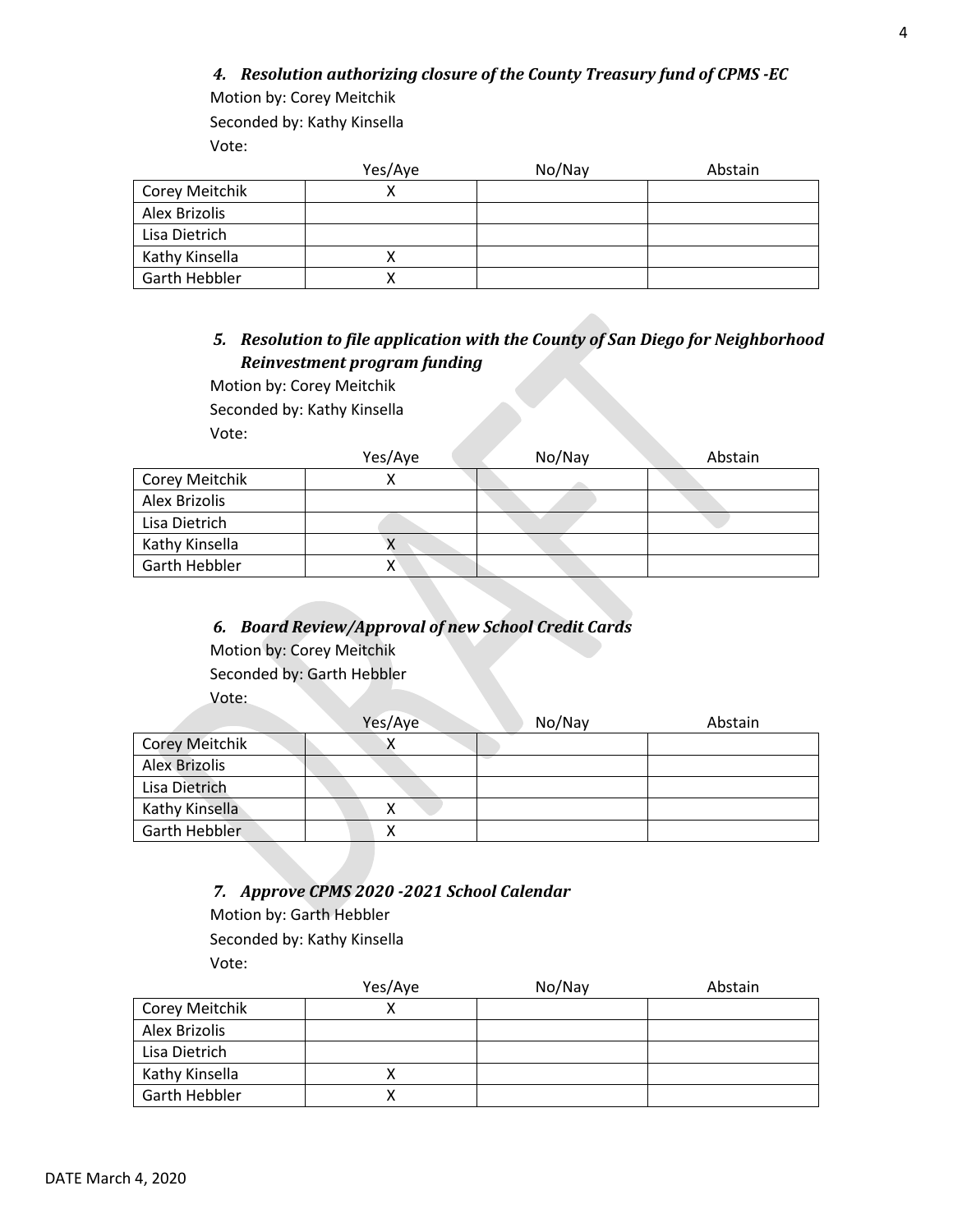#### *8. Approve CPMS 2020 – 2021 Student Handbook*

Motion by: Corey Meitchik Seconded by: Garth Hebbler Vote:

|                | Yes/Aye | No/Nay | Abstain |
|----------------|---------|--------|---------|
| Corey Meitchik |         |        |         |
| Alex Brizolis  |         |        |         |
| Lisa Dietrich  |         |        |         |
| Kathy Kinsella |         |        |         |
| Garth Hebbler  |         |        |         |

#### *9. Adopt updated Comprehensive School Safety Plan*

Motion by: Garth Hebbler

Seconded by: Corey Meitchik

Vote:

|                | Yes/Aye | No/Nay | Abstain |
|----------------|---------|--------|---------|
| Corey Meitchik |         |        |         |
| Alex Brizolis  |         |        |         |
| Lisa Dietrich  |         |        |         |
| Kathy Kinsella | X       |        |         |
| Garth Hebbler  | Λ       |        |         |

#### *10. Review/Approve School accountability Report Card*

Motion by: Corey Meitchik

Seconded by: Kathy Kinsella

Vote:

|                       | Yes/Aye | No/Nay | Abstain |
|-----------------------|---------|--------|---------|
| <b>Corey Meitchik</b> | v       |        |         |
| <b>Alex Brizolis</b>  |         |        |         |
| Lisa Dietrich         |         |        |         |
| Kathy Kinsella        | Λ       |        |         |
| Garth Hebbler         | "       |        |         |

### *11. Review/Approve the Local Teacher Assignment Policy*

Motion by: Garth Hebbler

Seconded by: Kathy Kinsella Vote:

|                | Yes/Aye | No/Nay | Abstain |
|----------------|---------|--------|---------|
| Corey Meitchik |         |        |         |
| Alex Brizolis  |         |        |         |
| Lisa Dietrich  |         |        |         |
| Kathy Kinsella |         |        |         |
| Garth Hebbler  |         |        |         |